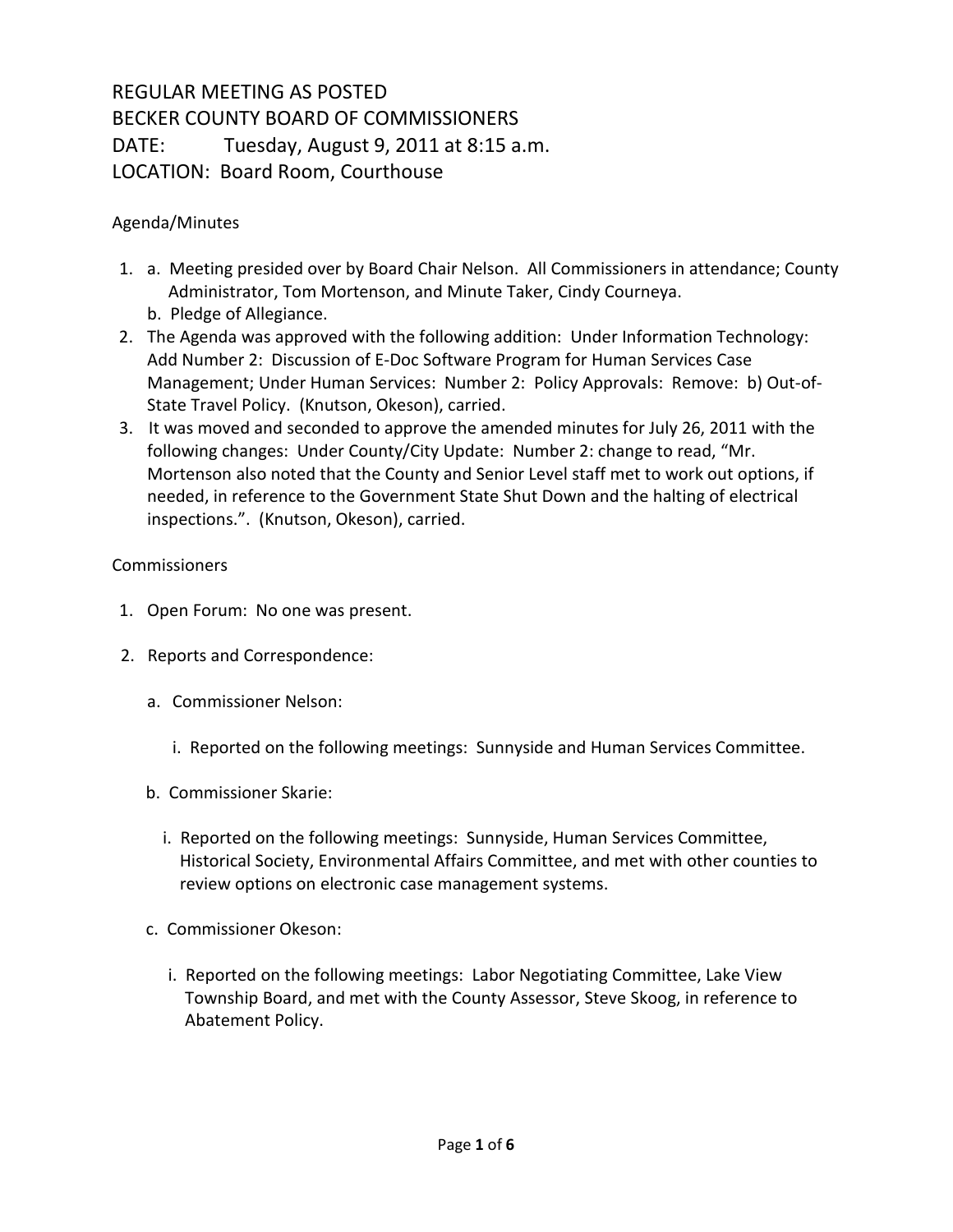- d. Commissioner Knutson:
	- i. Reported on the following meetings: Prairie Lakes Municipal Solid Waste Authority, Environmental Affairs Committee, Recreational Advisory Committee (RAC), Round Lake Township Board, and met with Patty Swenson from Planning and Zoning, Tom Mortenson, County Administrator, and local residents on Bad Medicine Lake issues.
- e. Commissioner Schram:
	- i. Reported on the following meetings: Mahube, Recreational Advisory Committee (RAC), and Becker County Council on Aging.
- f. County Administrator, Tom Mortenson reported on the meeting with the City and County and provided an update in reference to the Recycling Program.
- g. Board Chair Nelson reported that Jerome Deal from the Red River Retention Authority, will be at the August 23, 2011 Becker County Board of Commissioners meeting and presenting information to the Board.
- 3. Commissioner Appointments:There were none. Detroit Lakes/Becker County Airport Commission appointments will be needed in September 2011.

Auditor/Treasurer: Ryan Tangen presented:

- 1. It was moved and seconded to add Under Auditor-Treasurer: Item Number 2: Discussion of Appointing Committee Members to a Re-districting Committee, to attend the re districting meeting with the City of Detroit Lakes. (Knutson, Schram), carried.
- 2. Licenses and Permits:

It was moved and seconded to approve a new Tobacco License for Michael Sanders, dba, Snellman Store in Wolf Lake Township. (Knutson, Schram), carried.

3. Discussion was held in reference to the invitation by the City of Detroit Lakes to attend the re-districting meeting. It was moved and seconded to approve the Board Chair, County Administrator, and Auditor-Treasurer attend the City re-districting meeting. (Skarie, Schram), carried.

Finance Committee Minutes: Auditor/Treasurer: Ryan Tangen presented:

- 1. It was moved and seconded to approve the regular claims, over 90 day claims, and Auditor's Warrants.
	- a. Over 90 Days:
		- i. Payment to Cole Paper in the amount of \$546.47 due to holding payment waiting for credits to be applied.
		- ii. Katherine Nguyen in the amount of \$14.00 due to size of claim.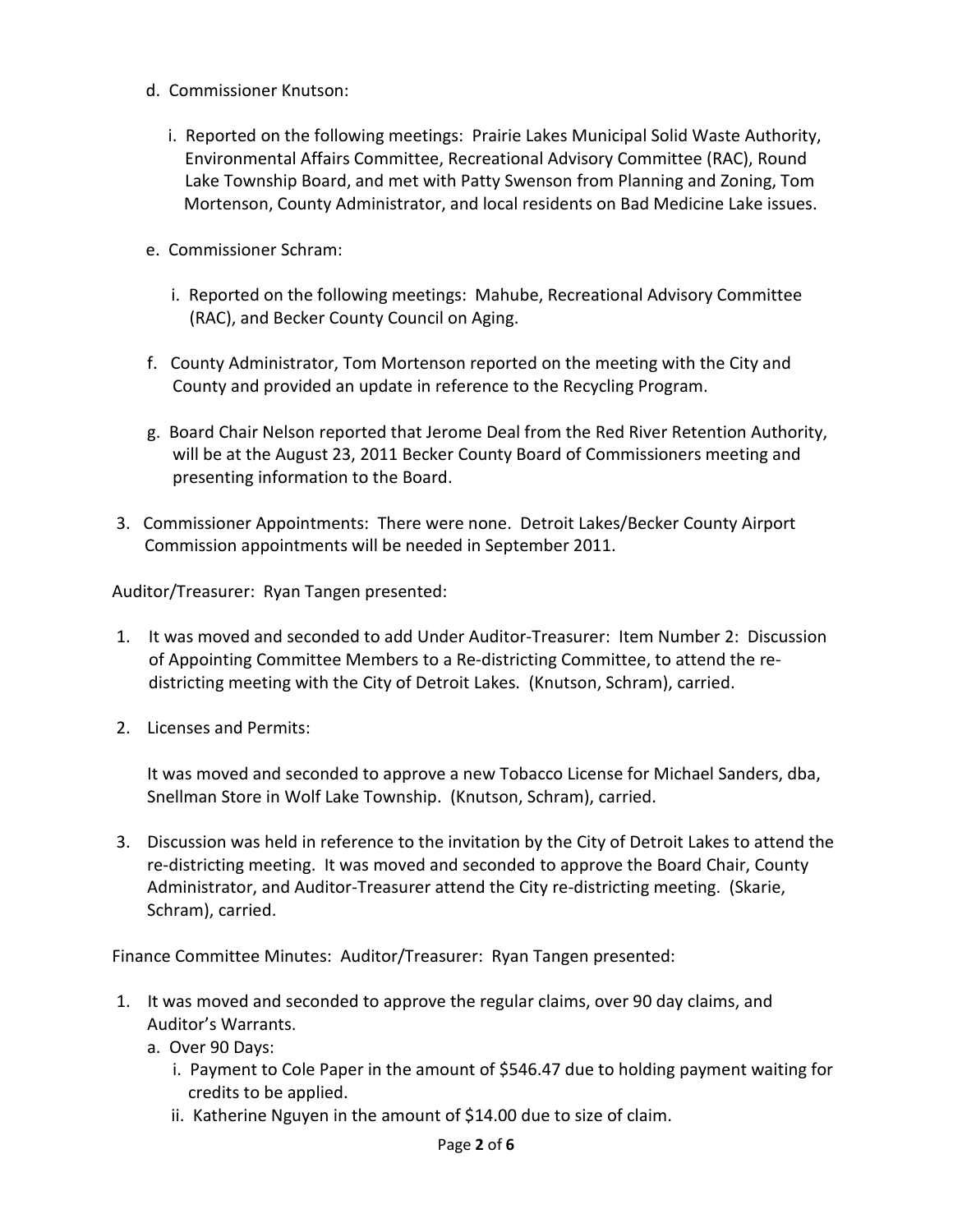- b. Auditor's Warrants (Tuesday Bills):
	- i. 07/27/11 in the amount of \$181,465.19
	- ii. 08/02/11 in the amount of \$36,462.96
	- (Okeson, Knutson), carried.
- 2. It was recommended to approve when presented the Human Services Claims.
- 3. Discussion was held in reference to out-of-state travel for Human Services. Mr. Tangen noted the complexity of this issue in fulfilling the requirements to provide out-of-state adoption services for children receiving foster care through the County. It is recommended to address a particular case for Human Services at this time, and to review the current County-wide out-of-state travel policy to coincide with the Human Services out-of-state travel.
- 4. An amended version of the County abatement policy was presented and it was recommended to continue discussion later in the meeting.
- 5. It was recommended to approve when presented, the purchase of eight (8) additional telephones, bringing the total to thirteen (13) telephones.
- 6. It was recommended to approve when presented, the out-of-state travel request from Human Services for a particular case requiring a Human Services employee to travel to South Dakota, over a period of time due to an adoption. The regular visits are required and South Dakota Human Services has declined management of the case. Board Chair Nelson noted the Human Services Committee recommendation to require the use of a county vehicle and that the Board be made aware of any out-of-state travel.
- 7. A general discussion was held about the budget year to date. The main focus of the discussion was revenues coming in over/under the budgeted amount. The Assessor, Steve Skoog and Auditor-Treasurer, Ryan Tangen will provide an update and information on the Market Value Credit at the next Board meeting.

Information Technology: Rick Kelsven presented:

- 1. Mr. Kelsven presented information in reference to the Becker County Computer Use Policy and requested approval of Resolution 08-11-1A, to approve the modified Computer Use Policy. It was moved and seconded to approve Resolution 08-11-1A, to approve the modified Computer Use Policy as provided and to add it to the Personnel Policy Manual. (Knutson, Okeson), carried.
- 2. Mr. Kelsven provided information to the Board on electronic human services case management software programs available.

Assessor: Steve Skoog presented:

1. The Assessor's Committee is requesting Board approval of a modified Abatement Policy. Discussion was held in reference to the modifications to the County Assessor Abatement Policy. It was moved and seconded to approve the amended Abatement Policy, as presented, with the modifications made under Number IX of the Abatement Policy. (Knutson, Okeson), carried.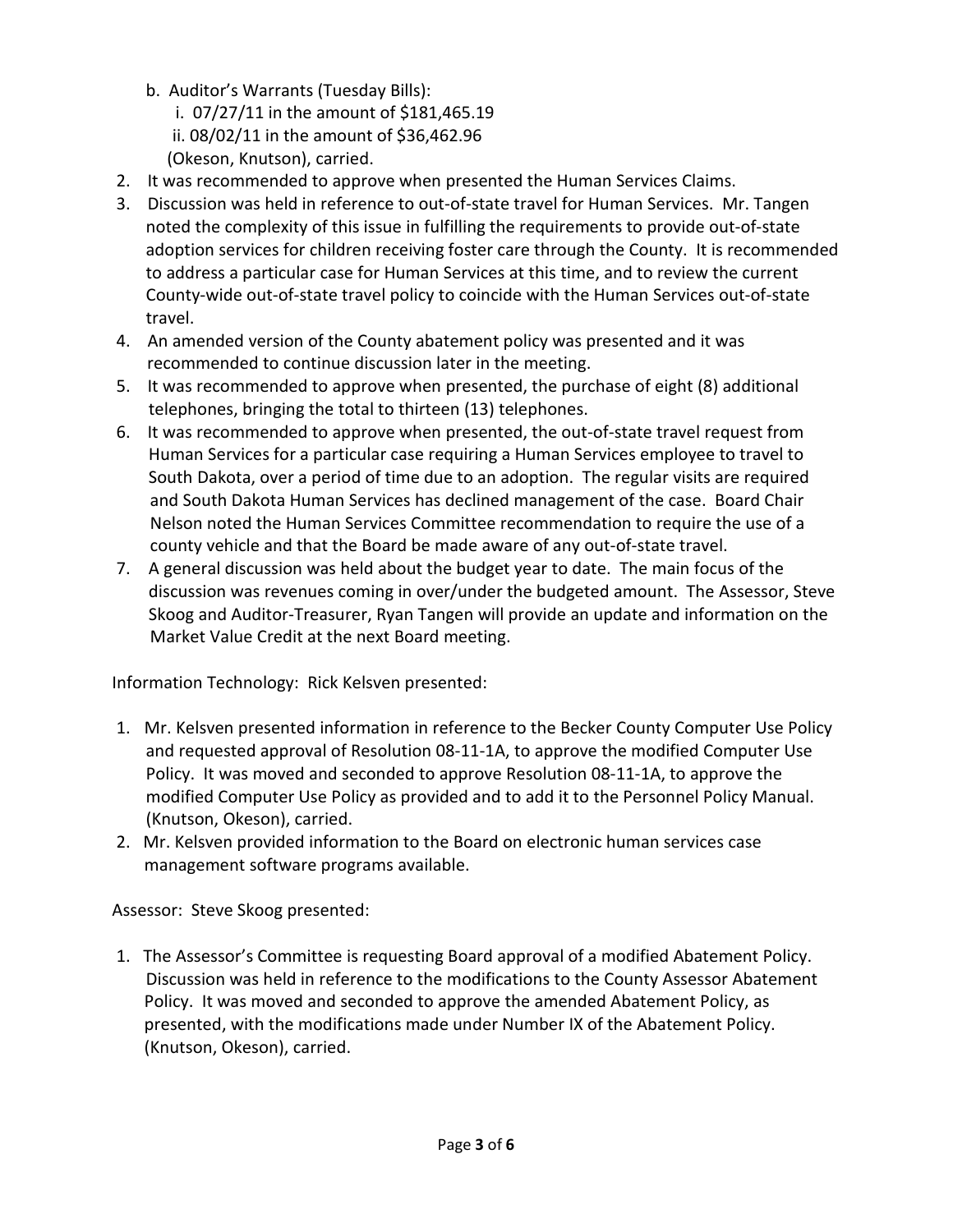Human Services: Nancy Nelson presented:

- 1. It was moved and seconded to add to the Human Services agenda, Item Number 4: Out-of- State Travel Exemption, and to move Claims to Number 5. (Knutson, Skarie), carried.
- 2. The Minnesota Department of Health extended the expiration of the grant for family planning to March 31, 2012, provided there were grant monies available. This agreement is to extend the agreement between Becker County Community Health as the receiver of the grant monies and Otter Tail-Wadena Community Action Council as the provider of services to March 31, 2012. It was moved and seconded to approve the agreement for the Extension of Family Planning Services Contract – Community Health and Otter Tail-Wadena Community Action Council. (Skarie, Knutson), carried.
- 3. Due to limited funds for Emergency Assistance the County's plan needs to be revised to state that once funds are exhausted, the program is closed and to limit Emergency Assistance use to once per calendar year. It was moved and seconded to approve the revised policy changes to the Becker County Emergency Assistance Program. (Knutson, Schram), carried.
- 4. It was moved and seconded to approve the out-of-state travel for a particular case requiring a Human Services employee to travel to South Dakota, to place foster children in an adoptive home, for the length of the case and with the use of a county vehicle. (Knutson, Schram), carried.
- 5. It was moved and seconded to approve the purchase of thirteen (13) 7960 Cisco telephones at a cost of \$3,250, with a 50% reimbursement of this cost. (Skarie, Schram), carried.
- 6. It was moved and seconded to approve the Human Services, Community Health, and Transit Claims. (Skarie, Okeson), carried.

Mahube Community Council, Inc.: Leah Pigatti, Executive Director and Marcia Otte, Family Development Director presented:

1. Ms. Pigatti and Ms. Otte presented information to the Board and requested approval of Resolution 08-11-1B, to support the Family Homeless Assistance and Prevention Program operated by Mahube Community Council, Inc. It was moved and seconded to approve Resolution 08-11-1B, that the Becker County Board of Commissioners support the Mahube Community Council, Inc., "Family Homeless Assistance and Prevention Program". (Knutson, Schram), carried.

Recreational Advisory Committee (RAC) Recommendations: County Administrator, Tom Mortenson; Auditor-Treasurer, Ryan Tangen; County Staff, Guy Fischer; and Jonathan Smith, City Manager for the City of Frazee presented:

County Administrator, Tom Mortenson, presented the Recreational Advisory Committee's recommendations for County Board consideration:

- 1. Transfer Lease of Lions Park from County to City of Frazee.
	- a. Frazee City Manager, Jonathan Smith spoke on behalf of the City of Frazee. The City of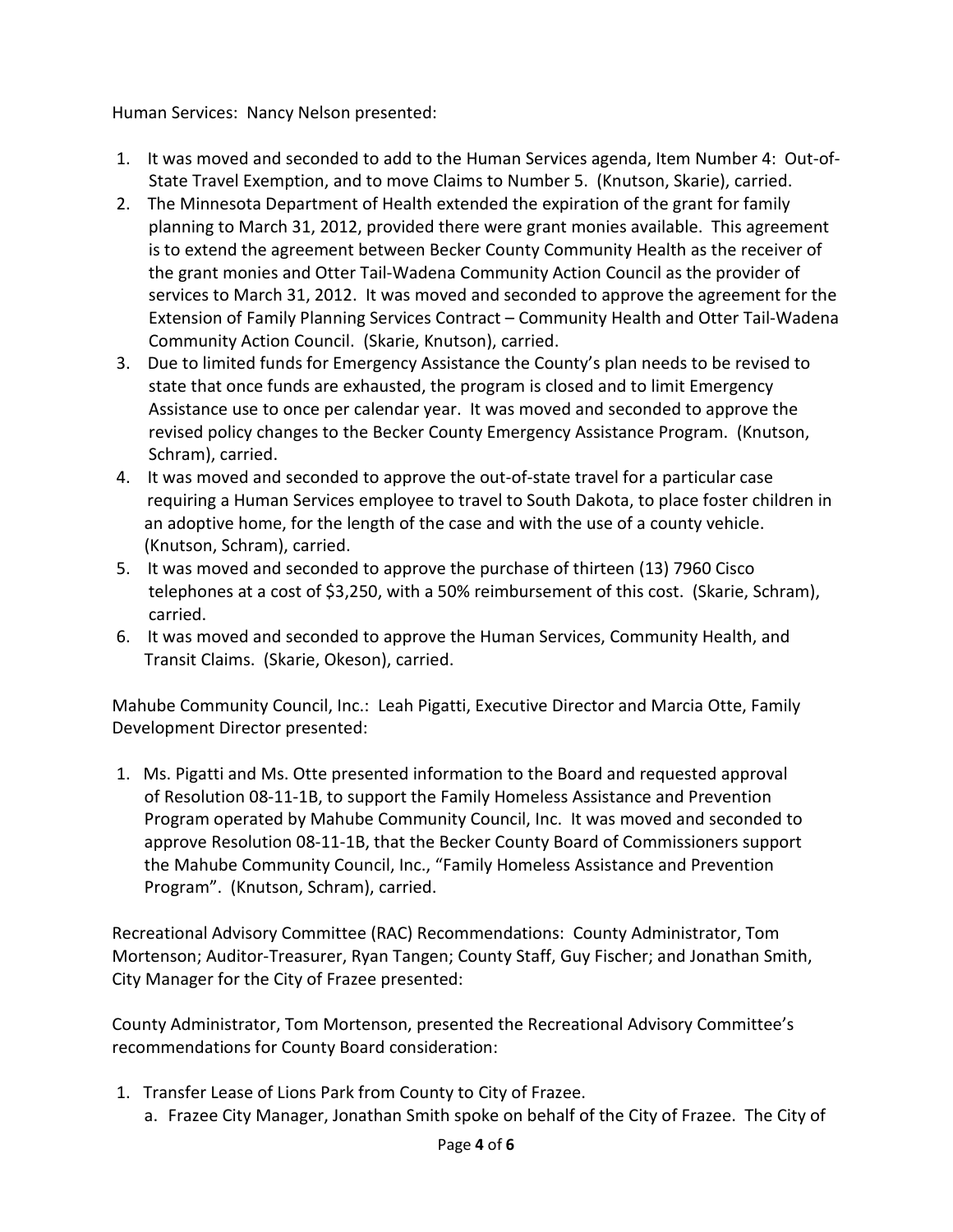Frazee is requesting to take over the lease of the Lions Park, including the insurance and liability with the possibility of eventually purchasing to own. The City is waiting for the official quote on liability, insurance, and electric costs and will need to meet with the Department of Natural Resources (DNR) before a final decision is made. Discussion was held and it is the consensus of the Board to move forward and to direct the County Administrator, Tom Mortenson, to continue the process.

- 2. Amend County Planning and Zoning Ordinance, Chapter 2, Section 2 to include/add Recreation Review Process.
	- a. County Administrator, Tom Mortenson, presented information to the Board and requested the Board approve and instruct the Planning and Zoning Administrator to proceed by including the recommendation to amend County Planning and Zoning Ordinance, Chapter 2, Section 2 to include/add Recreation Review Process, in the next ordinance amendment process (potentially within the next two months). This recommendation parallels those found in the recently adopted Becker County Recreational Plan and is considered to be essential in the start-up of the Recreational Review Process. It was moved and seconded to recommend the request to Amend County Planning and Zoning Ordinance, Chapter 2, Section 2 to include/add Recreation Review Process be reviewed by the Ordinance Review Committee with recommendations to the Board. (Skarie, Schram), carried.
- 3. Identification of and posting Aquatic Invasive Species (AIS) signage at County owned Water access site.
	- a. The RAC is recommending that all county owned water accesses get properly signed, that the County Board could choose to direct staff to apply for these signs and post them as soon as possible. This recommendation is an extension of the County's special alert on Zebra Mussels issues by the County Board. The RAC is requesting the County Board pass a motion authorizing the County Administrator proceed with having all county owned water access sites property signed with DNR Aquatic Invasive Species signage within thirty (30) days following receipt of said signage. It was suggested that there be a concerted effort to do all signage including those for Aquatic Invasive Species. It was moved and seconded to request the Coalition of Lakes Association (COLA) apply for AIS signage to post on County owned accesses, and to instruct the Natural Resource Management Committee to work on prioritizing postings at the NRM meeting next week and to report back to the Board at the August 23, 2011 Board of Commissioners meeting. (Schram, Knutson), carried.

It was moved and seconded to close the meeting for Union Negotiations. (Knutson, Okeson), carried.

Union Negotiations: Negotiation Team Members, Nancy Grabanski and Ryan Tangen presented on update on current status.

It was moved and seconded to open the session. (Knutson, Skarie), carried.